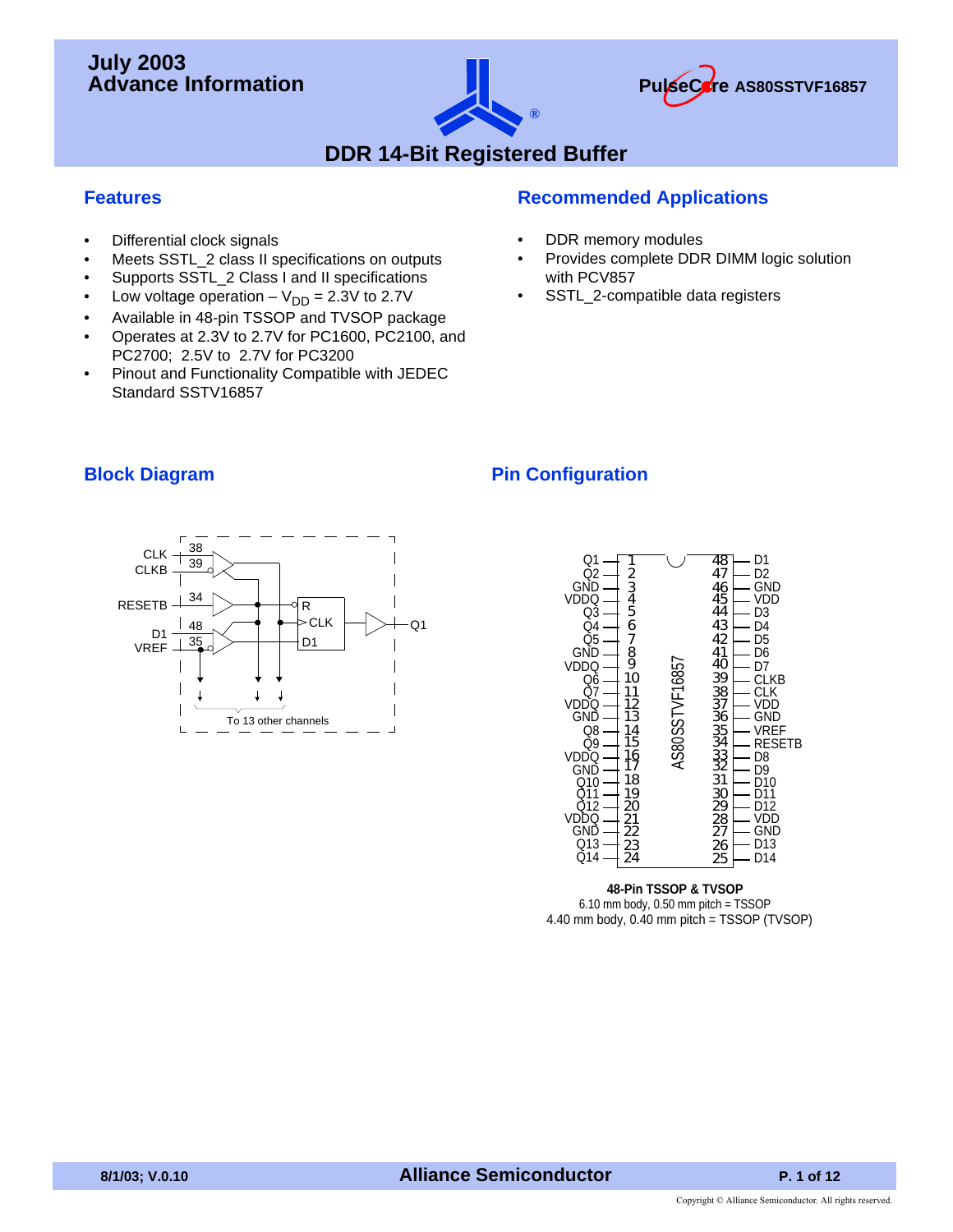

## **Truth Table1**

|               | <b>Q</b> outputs |               |               |  |
|---------------|------------------|---------------|---------------|--|
| <b>RESETB</b> | <b>CLK</b>       | <b>CLKB</b>   |               |  |
|               | X or floating    | X or floating | X or floating |  |
|               |                  |               |               |  |
|               |                  |               |               |  |
|               | L or H           | L or H        |               |  |

 $^{\circ}$ 

1 H = high signal level, L = low signal level,  $\uparrow$  = transition low to high,  $\downarrow$  = transition high to low, X = don't care. 2 Output level before the indicated steady state input conditions were established.

#### **Description**

The 14-bit PC16857 is a universal bus driver designed for 2.3 V to 2.7 V V<sub>DD</sub> operation and SSTL\_2 I/O levels, except for the LVCMOS RESETB input.

Data flow from D to Q is controlled by the differential clock (CLK/CLKB) and a control signal (RESETB). The positive edge of CLK is used to trigger the data flow, and CLKB is used to maintain sufficient noise margins, whereas RESETB, an LVCMOS asynchronous signal, is intended for use only at power-up. PC16857 supports low-power standby operation. A logic level low at RESETB assures that all internal registers and outputs (Q) are reset to the logic low state, and that all input receivers, data (D), and clock (CLK/CLKB) are switched off. Note that RESETB must always be supported with LVCMOS levels at a valid logic state because VREF may not be stable during power-up.

To ensure that outputs are at a defined logic state before a stable clock has been supplied, RESETB must be held at a logic low level during power-up.

In the DDR DIMM application, RESETB is specified to be completely asynchronous with respect to CLK and CLKB, therefore, no timing relationship can be guaranteed between the two signals. When entering a low-power standby state, the register will be cleared and the outputs will be driven to a logic low level quickly relative to the time to disable the differential input receivers. This ensures there are no glitches on the output. When coming out of low power standby state, however, the register will become active quickly relative to the time to enable the differential input receivers. When the data inputs are at a logic level low and the clock is stable during the low-tohigh transition of RESETB until the input receivers are fully enabled, the design ensures that the outputs will remain at a logic low level.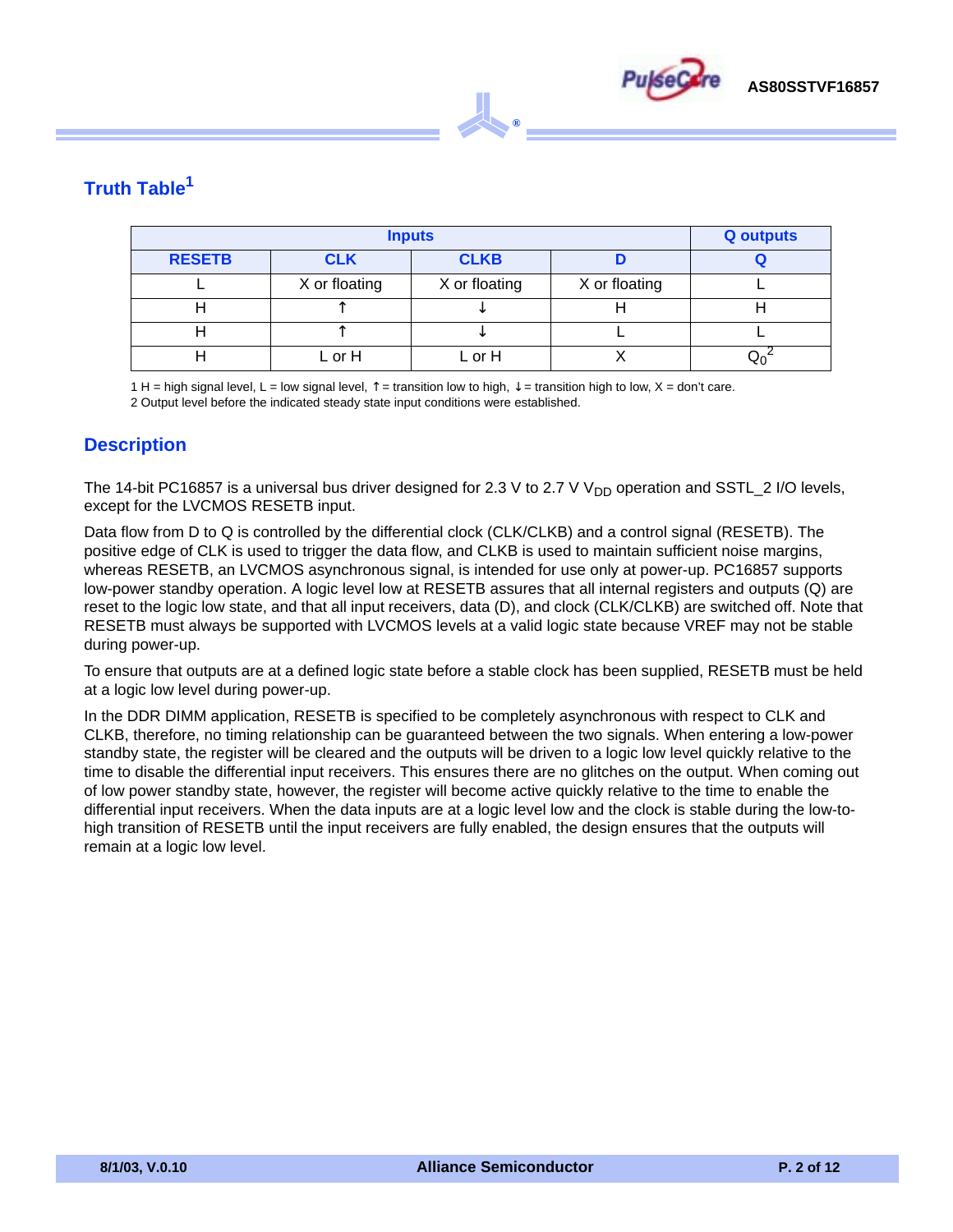

### **Pin Configuration**

| <b>Pin number</b>                                      | <b>Pin name</b> | <b>Type</b> | <b>Description</b>      |
|--------------------------------------------------------|-----------------|-------------|-------------------------|
| 1, 2, 5, 6, 7, 10, 11, 14, 15, 18, 19, 20, 23, 24      | Q(14:1)         | Output      | Data output             |
| 3, 8, 13, 22, 27, 36, 46                               | <b>GND</b>      | <b>PWR</b>  | Ground                  |
| 4, 9, 12, 16, 21                                       | VDDQ            | <b>PWR</b>  | Output supply voltage   |
| 25, 26, 29, 30, 31, 32, 33, 40, 41, 42, 43, 44, 47, 48 | D(14:1)         | Input       | Data input              |
| 38                                                     | <b>CLK</b>      | Input       | Positive clock input    |
| 39                                                     | <b>CLKB</b>     | Input       | Negative clock input    |
| 28, 37, 45                                             | VDD             | <b>PWR</b>  | Core supply voltage     |
| 34                                                     | <b>RESETB</b>   | Input       | Reset (active low)      |
| 35                                                     | <b>VREF</b>     | Input       | Input reference voltage |

 $^{\circ}$ 

#### **Absolute Maximum Ratings**

| Storage temperature                                     | - $65^\circ$ C to +150 $^\circ$ C |
|---------------------------------------------------------|-----------------------------------|
| Supply voltage                                          | $-0.5$ to 3.6 V                   |
| Input voltage <sup>1</sup>                              | $-0.5$ to $V_{DD}$ + 0.5          |
| Output voltage <sup>1,2</sup>                           | $-0.5$ to $V_{DDO} + 0.5$         |
| Input clamp current                                     | $± 50$ mA                         |
| Output clamp current                                    | $± 50$ mA                         |
| Continuous output current                               | $± 50$ mA                         |
| V <sub>DD</sub> , V <sub>DDQ</sub> , or GND current/pin | $± 100$ mA                        |
| Package thermal impedance <sup>3</sup>                  | $55^{\circ}$ C/W                  |

1 The input and output negative voltage ratings may be excluded if the input and output clamp ratings are observed.

2 This current will flow only when the output is in the high state level  $V_0 > V_{DDQ}$ .

3 The package thermal impedance is calculated in accordance with JESD 51.

Stresses above those listed under Absolute Maximum Ratings may cause permanent damage to the device. These ratings are stress specifications only, and functional operation of the device at these or any other conditions above those listed in the operational sections of the specifications is not implied. Exposure to absolute maximum rating conditions for extended periods may affect product reliability.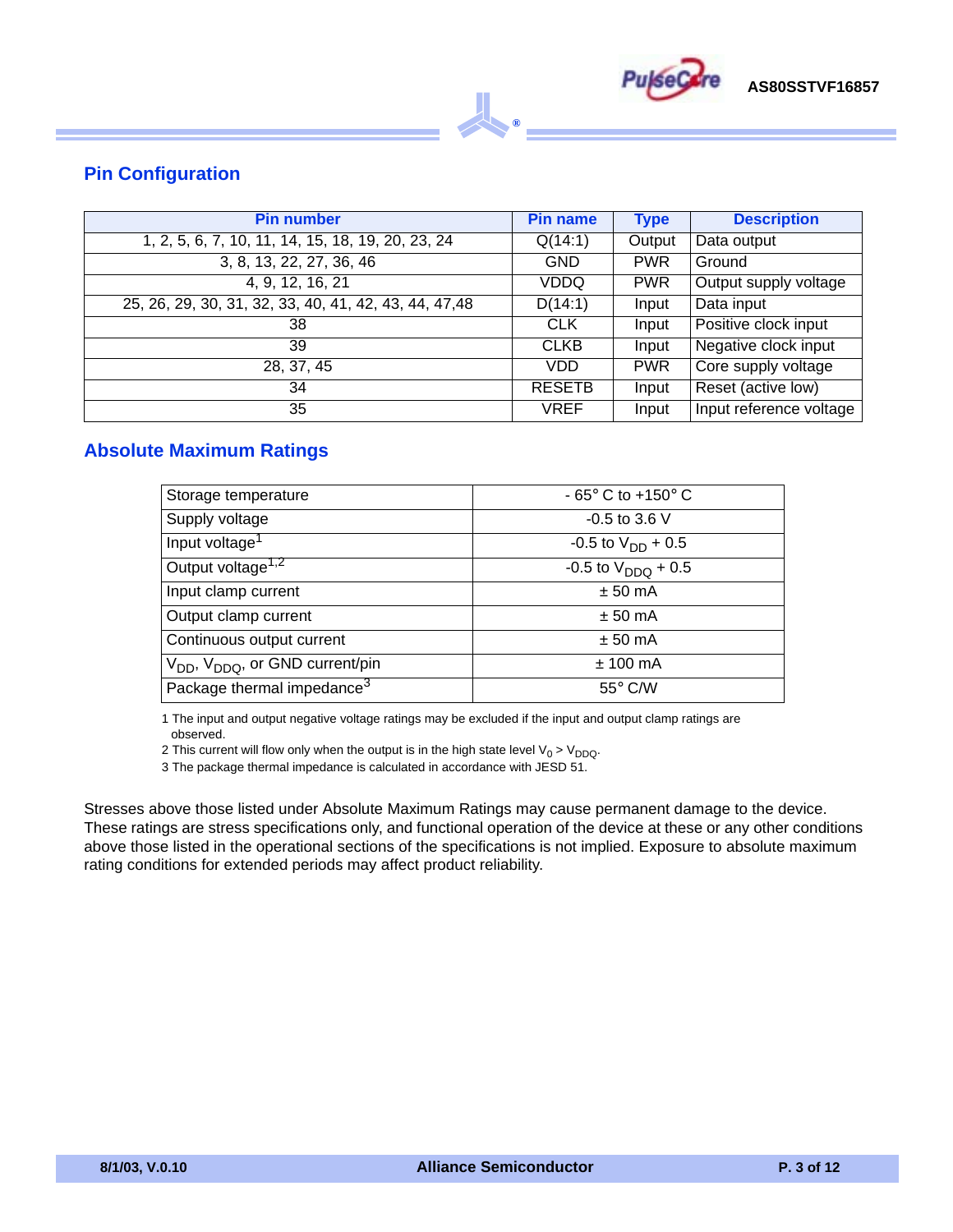

## **Recommended Operating Conditions**

Guaranteed by design. Not 100% tested in production.

| <b>Parameter</b>  | <b>Description</b>                             |                           | <b>Min</b>          | <b>Typ</b> | <b>Max</b>          | <b>Units</b>      |
|-------------------|------------------------------------------------|---------------------------|---------------------|------------|---------------------|-------------------|
| $V_{DD}$          | Supply voltage                                 |                           | $V_{DDQ}$           |            | 2.7                 | V                 |
| V <sub>DDQ</sub>  | Output supply voltage                          | PC1600, PC2100,<br>PC2700 | 2.3                 |            | 2.7                 | V                 |
|                   |                                                | PC3200                    | 2.5                 |            | 2.7                 | V                 |
| $V_{REF}$         | Reference voltage                              | PC1600, PC2100,<br>PC2700 | 1.15                | 1.25       | 1.35                | $\vee$            |
|                   | $(V_{REF}=V_{DDQ}/2)$                          | PC3200                    | 1.25                | 1.3        | 1.35                | $\vee$            |
| $V_{TT}$          | Termination voltage                            |                           | $V_{REF}$ - 0.04    | $V_{REF}$  | $V_{REF}$ + 0.04    | $\vee$            |
| $V_{\parallel}$   | Input voltage                                  |                           | 0                   |            | $V_{DD}$            | $\vee$            |
| $V_{IH(DC)}$      | DC input high voltage                          |                           | $V_{REF}$ + 0.15    |            |                     | V                 |
| $V_{IH(AC)}$      | AC input high voltage                          | Data inputs               | $V_{REF}$ + 0.31    |            |                     | $\overline{\vee}$ |
| $V_{IL(DC)}$      | DC input low voltage                           |                           |                     |            | $V_{REF}$ - 0.15    | V                 |
| $V_{IL(AC)}$      | AC input low voltage                           |                           |                     |            | $V_{REF} - 0.31$    | $\vee$            |
| $V_{\text{IH}}$   | Input high voltage level                       | <b>RESETB</b>             | 1.7                 |            |                     | $\overline{\vee}$ |
| $V_{IL}$          | Input low voltage level                        |                           |                     |            | 0.7                 | V                 |
| $V_{ICR}$         | Common mode input range                        | CLK, CLKB                 | 0.97                |            | 1.53                | V                 |
| $V_{ID}$          | Differential input voltage                     |                           | 0.36                |            |                     | V                 |
| $V_{\mathsf{IX}}$ | Cross-point voltage of differential clock pair |                           | $(V_{DDQ}/2) - 0.2$ |            | $(V_{DDQ}/2) + 0.2$ | $\vee$            |
| $I_{OH}$          | High-level output current                      |                           |                     |            | $-20$               | mA                |
| $I_{OL}$          | Low-level output current                       |                           |                     |            | 20                  | mA                |
| $T_A$             | Operating free-air temperature                 |                           | 0                   |            | 70                  | $^\circ$ C        |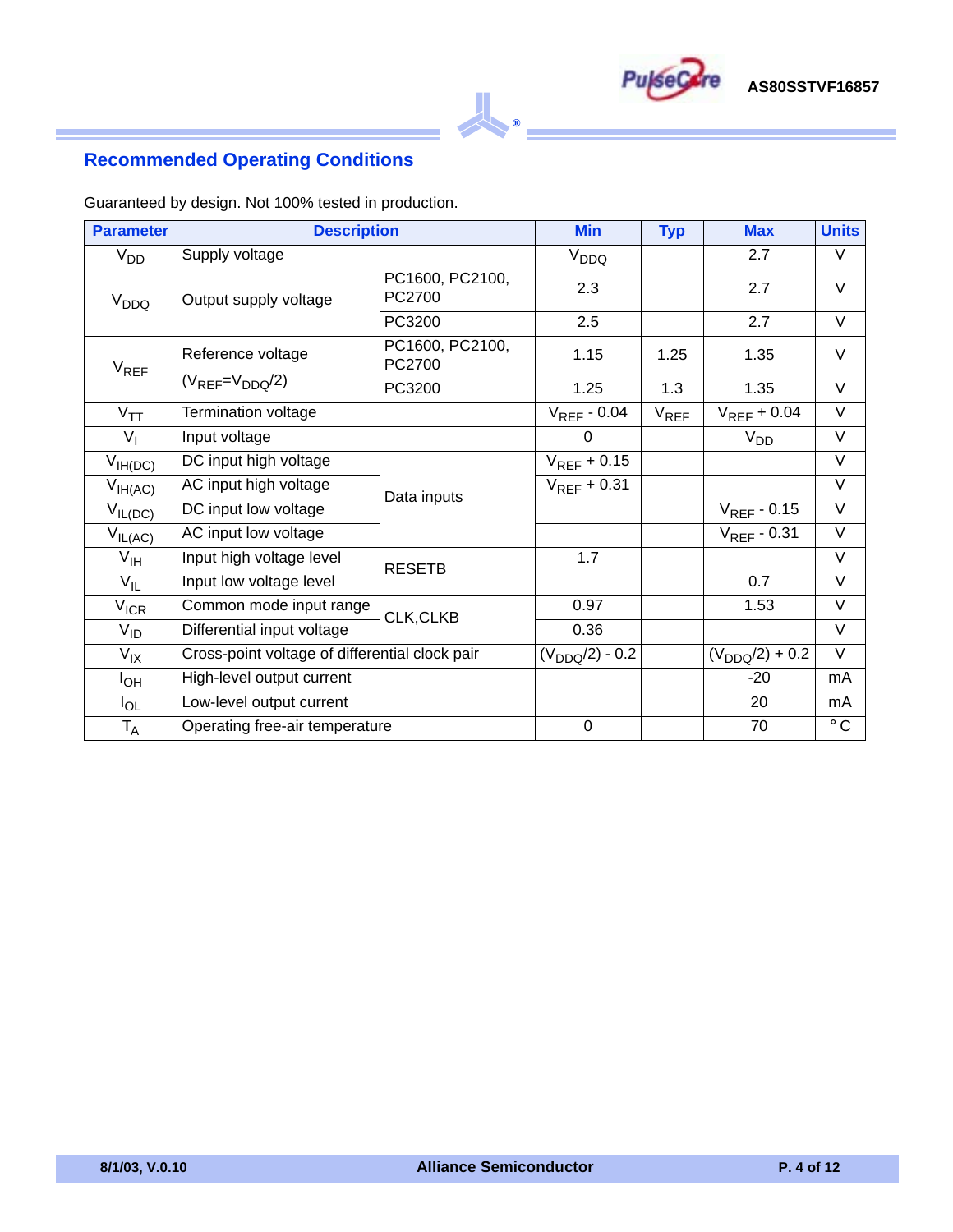

### **DC Electrical Characteristics for PC1600, PC2100, and PC2700**

TA =  $0^{\circ}$  C to 70° C, V<sub>DD</sub> = 2.5 ± 0.2 V, and V<sub>DDQ</sub> = 2.5 ± 0.2 V (unless otherwise stated) Guaranteed by design. Not 100% tested in production.

| <b>Symbol</b>             | <b>Parameters</b>                                       | <b>Test conditions</b>                                                                                                                                                         |                  | <b>VDD</b>       | <b>Min</b>        | <b>Typ</b> | <b>Max</b>     | <b>Units</b>                               |
|---------------------------|---------------------------------------------------------|--------------------------------------------------------------------------------------------------------------------------------------------------------------------------------|------------------|------------------|-------------------|------------|----------------|--------------------------------------------|
| $V_{\text{IK}}$           |                                                         | $I_1 = -18$ mA                                                                                                                                                                 |                  | 2.3V             |                   |            | $-1.2$         | $\vee$                                     |
| $V_{OH}$                  |                                                         | $I_{OH} = -100 \mu A$                                                                                                                                                          | 2.3 V to         |                  | $V_{DD}$ -<br>0.2 |            |                | $\vee$                                     |
|                           |                                                         | $I_{OH} = -16$ mA                                                                                                                                                              |                  | 2.3V             | 1.95              |            |                | $\vee$                                     |
| $V_{OL}$                  |                                                         | $I_{OL} = 100 \mu A$                                                                                                                                                           |                  | 2.3 V to<br>2.7V |                   |            | 0.2            | $\vee$                                     |
|                           |                                                         | $I_{\text{OI}} = 16 \text{ mA}$                                                                                                                                                |                  | 2.3V             |                   |            | 0.35           | $\overline{\vee}$                          |
| $\mathbf{I}_{\mathbf{I}}$ | All inputs                                              | $V_1 = V_{DD}$ or GND                                                                                                                                                          |                  | 2.7V             |                   |            | ± 5            | μA                                         |
|                           | Standby (static)                                        | RESETB = GND                                                                                                                                                                   |                  | 2.7V             |                   |            | 0.01           | $\mu$ A                                    |
| l <sub>DD</sub>           | Operating<br>(static)                                   | $V_I = V_{IH(AC)}$ or $V_{IL(AC)}$ ,<br>$RESETB = V_{DD}$                                                                                                                      |                  | 2.7V             |                   |            | 25             | mA                                         |
|                           | Dynamic<br>operating (clock<br>only)                    | $RESETB = VDD$<br>$V_I = V_{I H(AC)}$ or $V_{I L(AC)}$ ,<br>$CLK$ and $CLKB =$ switching<br>50% duty cycle                                                                     | $I_{\Omega} = 0$ | 2.7V             |                   | 28         |                | $\mu$ A/<br>clock<br><b>MHz</b>            |
| $I_{DDD}$                 | Dynamic<br>operating (per<br>each data input)           | $RESETB = VDD$<br>$V_I = V_{I H(AC)}$ or $V_{I L(AC)}$ ,<br>CLK and CLKB switching<br>50% duty cycle<br>One data input switching at<br>half clock frequency, 50% duty<br>cycle |                  | 2.7V             |                   | 15         |                | $\mu$ A/<br>clock<br>MHz/<br>data<br>input |
| $r_{OH}$                  | Output high                                             | $I_{OH} = -20$ mA                                                                                                                                                              |                  | 2.3 V to<br>2.7V | $\overline{7}$    | 13.5       | 20             | Ω                                          |
| $r_{OL}$                  | Output low                                              | $I_{OI}$ = 20 mA                                                                                                                                                               |                  | 2.3 V to<br>2.7V | $\overline{7}$    | 13         | 20             | Ω                                          |
| $r_{O(D)}$                | Ir <sub>OH</sub> - r <sub>OL</sub> each<br>separate bit | $I_{\Omega}$ = 20 mA, T <sub>A</sub> = 25° C                                                                                                                                   |                  |                  |                   |            | $\overline{4}$ | $\Omega$                                   |
|                           | Data inputs                                             | $V_1 = V_{REF} \pm 310$ mV,                                                                                                                                                    |                  | 2.5V             | 2.5               |            | 3.5            | pF                                         |
| C <sub>1</sub>            | CLK and CLKB                                            | $V_{ICR}$ = 1.25 V,<br>$V_{I(PP)} = 360$ mV                                                                                                                                    |                  | 2.5V             | 2.5               |            | 3.5            | pF                                         |
|                           | <b>RESETB</b>                                           | $V_I = V_{DD}$ or GND                                                                                                                                                          |                  | 2.5V             | 2.5               |            | 3.5            | pF                                         |

 $^{\circ}$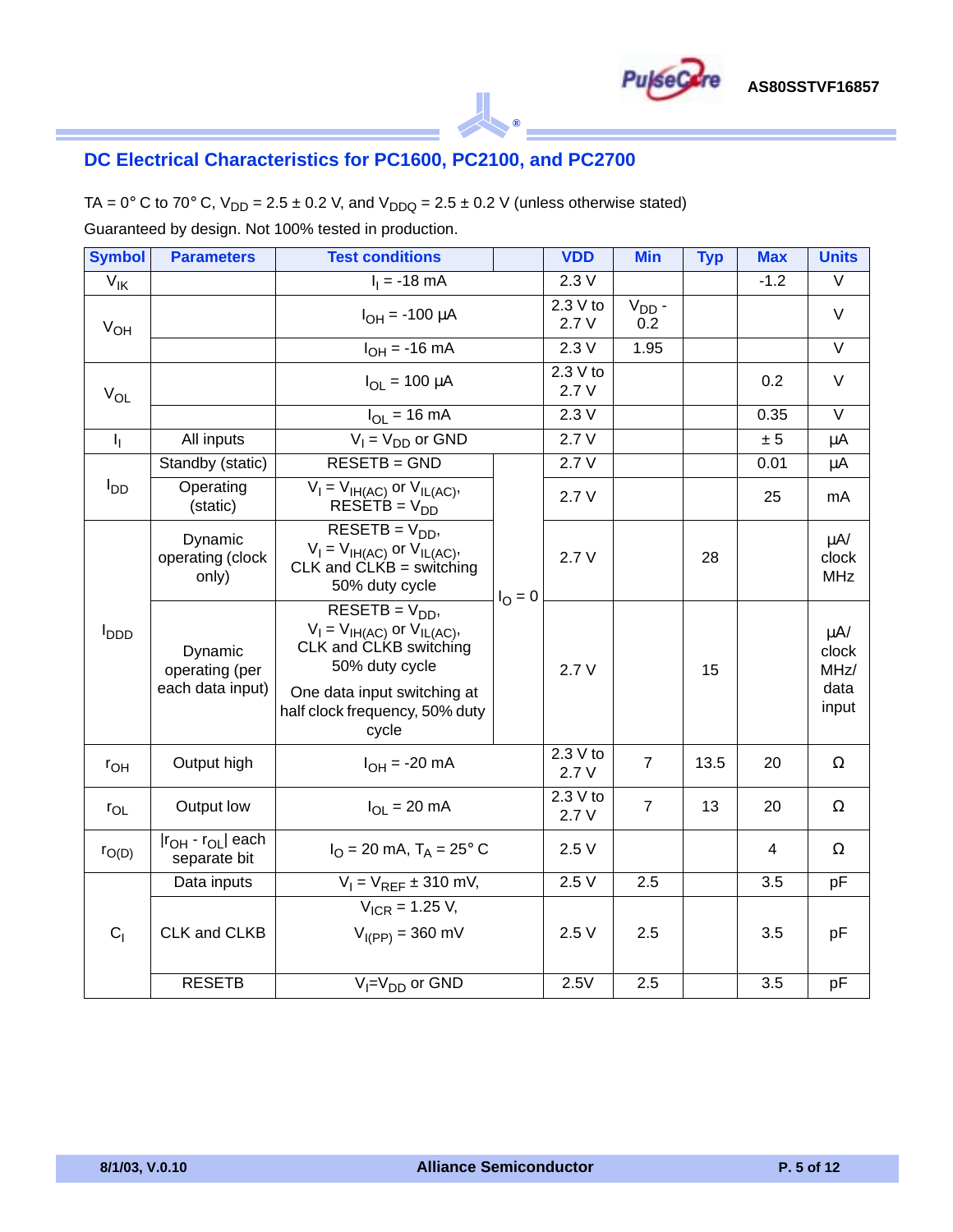

## **DC Electrical Characteristics for PC3200**

TA =  $0^{\circ}$  C to 70° C, V<sub>DD</sub> = 2.6 ± 0.1 V, and V<sub>DDQ</sub> = 2.6 ± 0.1 V (unless otherwise stated)

Guaranteed by design. Not 100% tested in production.

| <b>Symbol</b>             | <b>Parameters</b>                                       | <b>Test conditions</b>                                                                                                                                                         |                  | <b>VDD</b>       | <b>Min</b>        | <b>Typ</b> | <b>Max</b>     | <b>Units</b>                                |
|---------------------------|---------------------------------------------------------|--------------------------------------------------------------------------------------------------------------------------------------------------------------------------------|------------------|------------------|-------------------|------------|----------------|---------------------------------------------|
| $V_{\mathsf{IK}}$         |                                                         | $I_1 = -18$ mA                                                                                                                                                                 |                  | 2.5V             |                   |            | $-1.2$         | $\vee$                                      |
| $V_{OH}$                  |                                                         | $I_{OH} = -100 \mu A$                                                                                                                                                          | 2.5 V to         |                  | $V_{DD}$ -<br>0.2 |            |                | $\vee$                                      |
|                           |                                                         | $I_{OH} = -16$ mA                                                                                                                                                              |                  | 2.5V             | 1.95              |            |                | $\overline{\vee}$                           |
| $V_{OL}$                  |                                                         | $I_{OL} = 100 \mu A$                                                                                                                                                           |                  | 2.5 V to<br>2.7V |                   |            | 0.2            | $\vee$                                      |
|                           |                                                         | $I_{\text{OI}} = 16 \text{ mA}$                                                                                                                                                |                  | 2.5V             |                   |            | 0.35           | $\overline{\vee}$                           |
| $\mathbf{I}_{\mathbf{I}}$ | All inputs                                              | $V_1 = V_{DD}$ or GND                                                                                                                                                          |                  | 2.7V             |                   |            | ± 5            | $\mu$ A                                     |
|                           | Standby (static)                                        | RESETB = GND                                                                                                                                                                   |                  | 2.7V             |                   |            | 0.01           | $\mu$ A                                     |
| l <sub>DD</sub>           | Operating<br>(static)                                   | $V_I = V_{I H(AC)}$ or $V_{I L(AC)}$ ,<br>$RESETB = VDD$                                                                                                                       |                  | 2.7V             |                   |            | 25             | mA                                          |
|                           | Dynamic<br>operating (clock<br>only)                    | $RESETB = VDD$<br>$V_I = V_{I H(AC)}$ or $V_{I L(AC)}$ ,<br>$CLK$ and $CLKB =$ switching<br>50% duty cycle                                                                     | $I_{\Omega} = 0$ | 2.7V             |                   | 28         |                | $\mu$ A/<br>clock<br><b>MHz</b>             |
| l <sub>DDD</sub>          | Dynamic<br>operating (per<br>each data input)           | $RESETB = VDD$<br>$V_I = V_{I H(AC)}$ or $V_{I L(AC)}$ ,<br>CLK and CLKB switching<br>50% duty cycle<br>One data input switching at<br>half clock frequency, 50% duty<br>cycle |                  | 2.7V             |                   | 15         |                | $\mu A$ /<br>clock<br>MHz/<br>data<br>input |
| $r_{OH}$                  | Output high                                             | $I_{OH} = -20$ mA                                                                                                                                                              |                  | 2.5 V to<br>2.7V | $\overline{7}$    | 13.5       | 20             | Ω                                           |
| $r_{OL}$                  | Output low                                              | $I_{OI}$ = 20 mA                                                                                                                                                               |                  | 2.5 V to<br>2.7V | $\overline{7}$    | 13         | 20             | Ω                                           |
| $r_{O(D)}$                | Ir <sub>OH</sub> - r <sub>OL</sub> each<br>separate bit | $I_{\rm O}$ = 20 mA, T <sub>A</sub> = 25° C                                                                                                                                    |                  |                  |                   |            | $\overline{4}$ | Ω                                           |
|                           | Data inputs                                             | $V_1 = V_{REF} \pm 310$ mV,                                                                                                                                                    |                  | 2.6V             | 2.5               |            | 3.5            | pF                                          |
| $C_i$                     | CLK and CLKB                                            | $V_{ICR}$ = 1.25 V,<br>$V_{I(PP)} = 360$ mV                                                                                                                                    |                  | 2.6V             | 2.5               |            | 3.5            | pF                                          |
|                           | <b>RESETB</b>                                           | $V_I = V_{DD}$ or GND                                                                                                                                                          |                  | 2.6V             | 2.5               |            | 3.5            | pF                                          |

 $^{\circ}$ 

Pu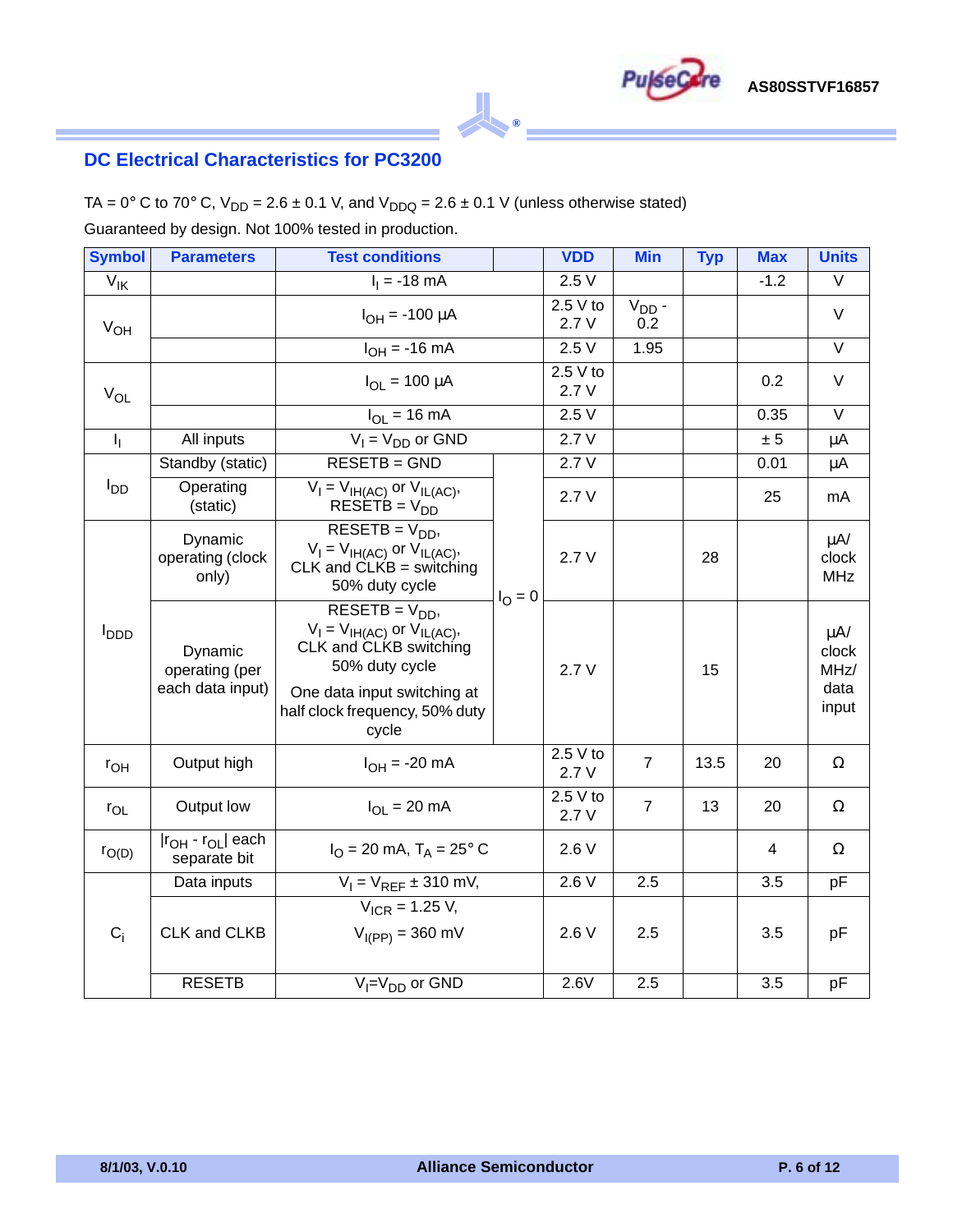

### **Timing Requirements**

(Over recommended operating free-air temperature range, unless otherwise noted.)

Guaranteed by design. Not 100% tested in production.

|                          |                                                       |                                |            | $V_{DD} = 2.5 V \pm 0.2 V$ |            | $V_{DD} = 2.6 V \pm 0.1 V$ | <b>Units</b> |
|--------------------------|-------------------------------------------------------|--------------------------------|------------|----------------------------|------------|----------------------------|--------------|
| <b>Symbol</b>            | <b>Parameters</b>                                     |                                | <b>Min</b> | <b>Max</b>                 | <b>Min</b> | <b>Max</b>                 |              |
| <sup>T</sup> clock       | Clock frequency                                       |                                |            | 200                        |            | 280                        | <b>MHz</b>   |
| $t_w$                    | Pulse duration, CLK, CLKB high or low                 |                                | 2.5        |                            | 2.5        |                            | ns           |
| $\mathfrak{t}_{\rm act}$ | Differential inputs inactive time <sup>1</sup>        |                                |            | 22                         |            | 22                         | ns           |
| t <sub>inact</sub>       | Differential inputs inactive time <sup>2</sup>        |                                |            | 22                         |            | 22                         | ns           |
|                          | Setup time, fast slew rate <sup>3,5</sup>             | Data before CLK <sup>1</sup> , | 0.75       |                            | 0.4        |                            | ns           |
| $t_{\text{Su}}$          | Setup time, slow slew rate <sup>4,5</sup>             | CLKB <sup>†</sup>              | 0.9        |                            | 0.5        |                            | ns           |
|                          | Hold time, fast slew rate <sup>3,5</sup>              | Data after CLK <sup>1</sup> ,  | 0.75       |                            | 0.4        |                            | ns           |
| $t_h$                    | Hold time, slow slew rate <sup>4,5</sup>              | $CLKB+$                        | 0.9        |                            | 0.5        |                            | ns           |
| $t_{SL}$                 | Output slew rate, measurement point at 20% and<br>80% |                                | 1          | 4                          |            | 4                          | V/ns         |

 $^{\circ}$ 

1 Data inputes must be low a minimum time of  $t_{act}$  max, after RESETB is taken high.

2 Data and clock inputs must be held at valid levels (not floating) a minimum time of t<sub>inact</sub> max, after RESETB is taken low.

3 For data signal input slew rate  $\geq$  1V/ns.

4 For data signal input slew rate  $\geq$  0.5 V/ns and < 1 V/ns.

5 CLK, CLKB signals input slew rates are  $\geq$  1 V/ns.

#### **Switching Characteristics for PC1600, PC2100, and PC2700**

(Over recommended operating free-air temperature range unless otherwise noted)

(See test circuits and switching waveforms)

|                          |                     |                    | $VDD = 2.5 V \pm 0.2 V$ |     |            |              |
|--------------------------|---------------------|--------------------|-------------------------|-----|------------|--------------|
| <b>Symbol</b>            | <b>From (input)</b> | <b>To (output)</b> | <b>Min</b>              | Typ | <b>Max</b> | <b>Units</b> |
| 'max                     |                     |                    | 200                     |     |            | MHz          |
| <sup>l</sup> pd          | CLK, CLKB           | W                  | 1.1                     |     | 2.8        | ns           |
| $\mathfrak{r}_{\sf phl}$ | <b>RESETB</b>       | Q                  |                         |     | 5.0        | ns           |

#### **Switching Characteristics for PC3200**

(Over recommended operating free-air temperature range unless otherwise noted)

(See test circuits and switching waveforms)

|                          |                     |                    | $VDD = 2.6 V \pm 0.1 V$ |     |            |              |
|--------------------------|---------------------|--------------------|-------------------------|-----|------------|--------------|
| <b>Symbol</b>            | <b>From (input)</b> | <b>To (output)</b> | <b>Min</b>              | Гур | <b>Max</b> | <b>Units</b> |
| 'max                     |                     |                    | 280                     |     |            | <b>MHz</b>   |
| <sup>l</sup> pd          | CLK, CLKB           |                    | 1.1                     |     | 2.2        | ns           |
| $\mathfrak{r}_{\sf phl}$ | <b>RESETB</b>       | u                  |                         |     | 5.0        | ns           |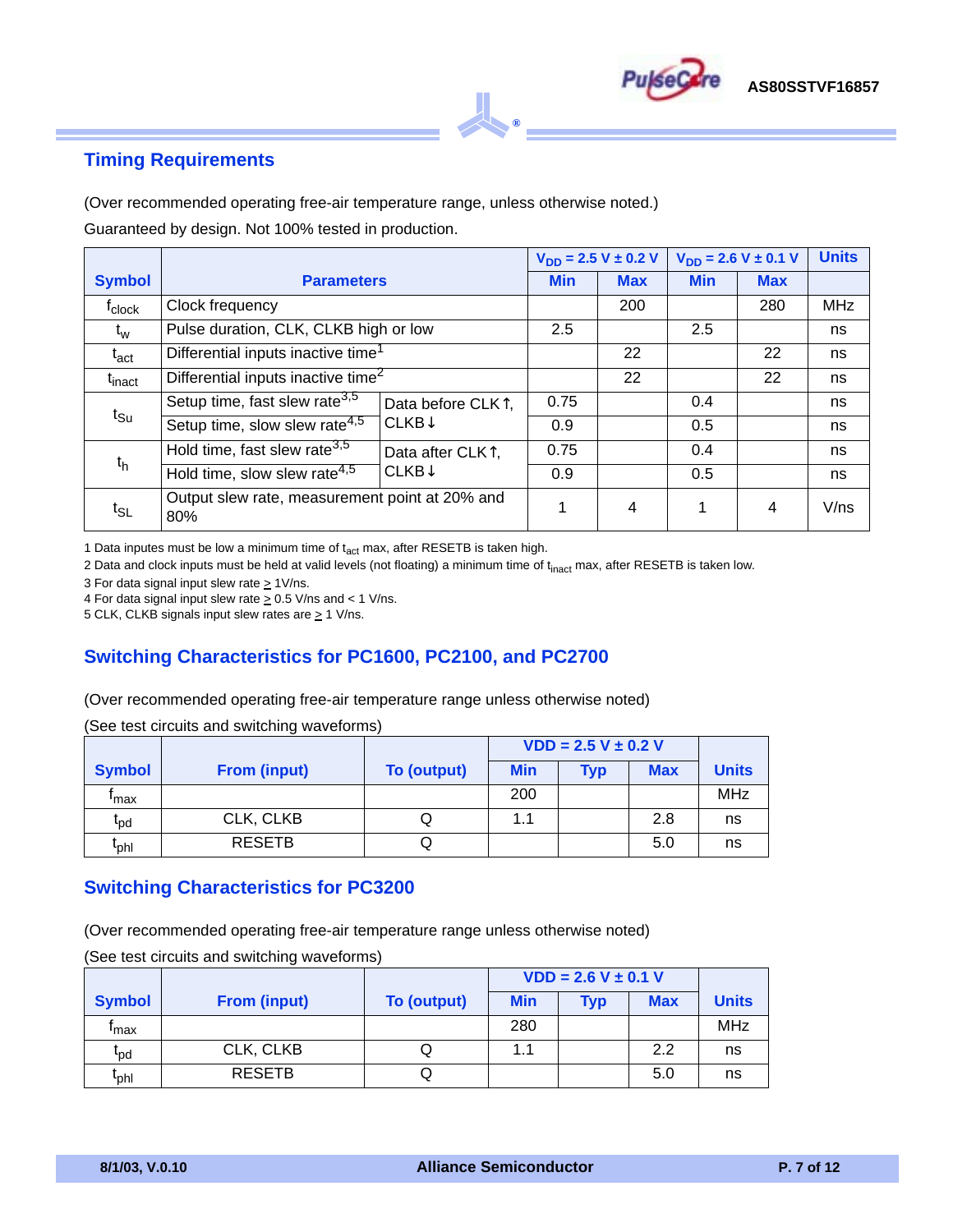

#### **Parameter Measurement Information:**

**V<sub>DD</sub>** = 2.5 V ± 0.2 V for PC1600, PC2100,& PC2700 and V<sub>DD</sub>= 2.6 V ± 0.1V for PC3200



#### **Voltage and Current Waveforms**

In the following waveforms, note that all input pulses are supplied by generators having the following characteristics: PRR  $\leq$  10 MHz, Z<sub>o</sub> = 50  $\Omega$ , input slew rate = 1 V/ns ± 20% (unless otherwise specified).

The outputs are measured one at a time with one transition per measurement.

 $V_{TT} = V_{REF} = V_{DDQ}/2.$ 

 $V_{IH} = V_{REF}$  + 310 mV (AC voltage levels) for differential inputs.  $V_{IH} = V_{DD}$  for LVCMOS input.

 $V_{IL} = V_{REF}$  - 310 mV (AC voltage levels) for differential inputs.  $V_{IL}$  = GND for LVCMOS input.

 $t_{PLH}$  and  $t_{PHL}$  are the same as  $t_{pd}$ .

#### **Input active and inactive times**



<sup>1</sup> I<sub>DD</sub> tested with clock and data inputs held at V<sub>DD</sub> or GND, and I<sub>O</sub> = 0 mA.

#### **Pulse duration**

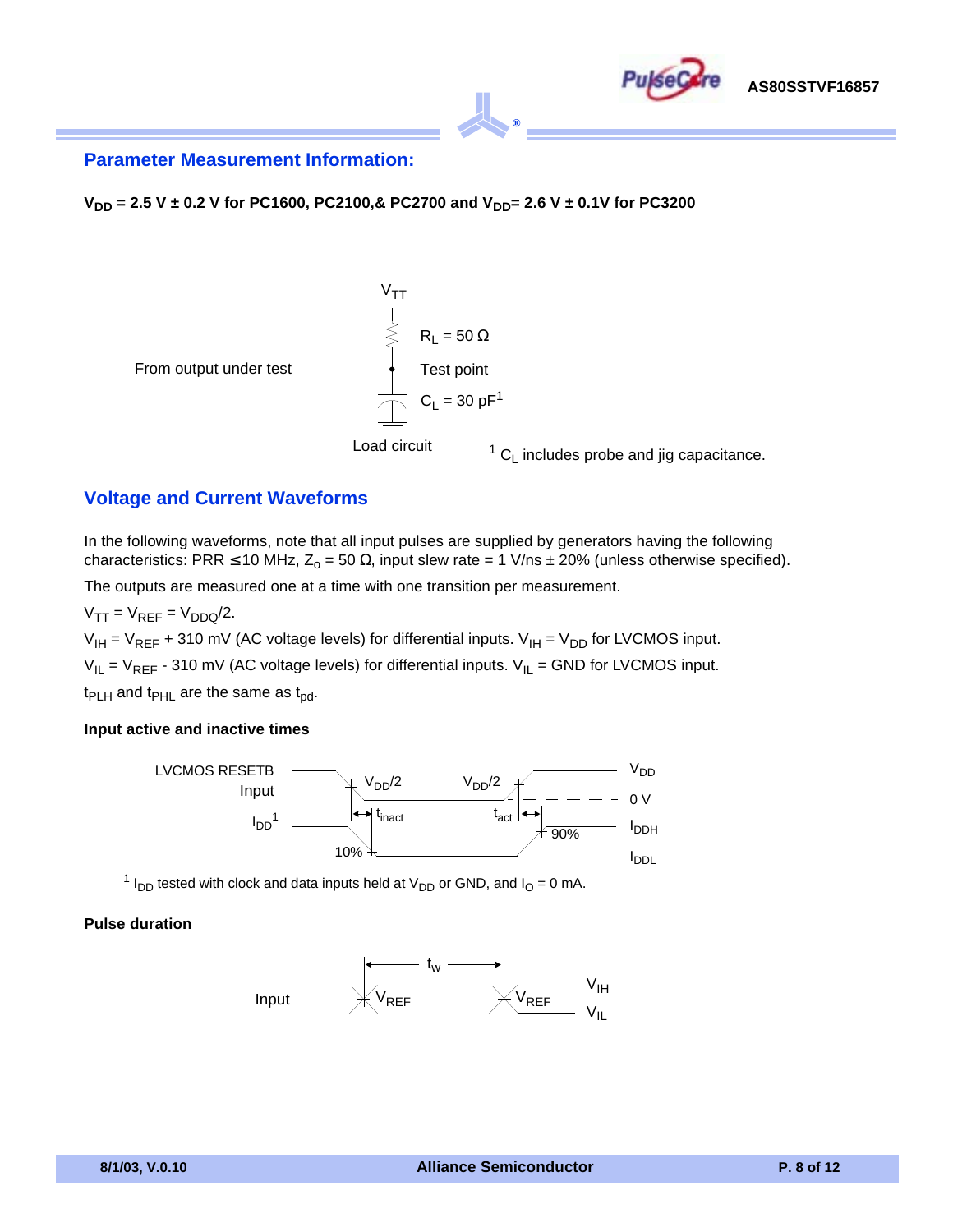

#### **Setup and hold times**



 $^{\circ}$ 

#### **Propagation delay times**



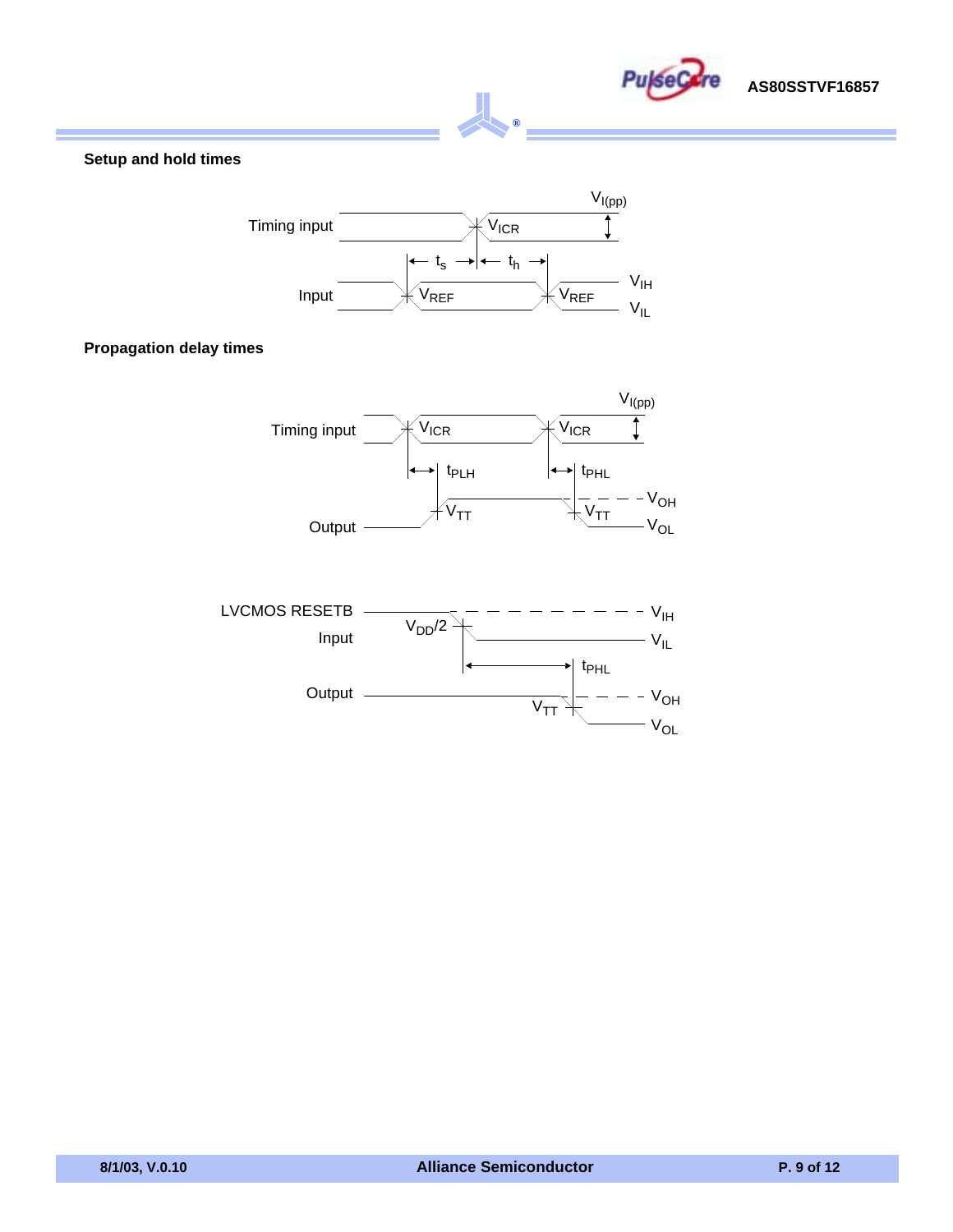

## **Package Dimensions (48- Pin TSSOP)**



6.10 mm (240 mil) body, 0.50 mm (0.020 mil) pitch TSSOP

|                |             | <b>Millimeters</b> | <b>Inches</b>        |               |  |
|----------------|-------------|--------------------|----------------------|---------------|--|
| <b>Symbol</b>  | Min         | Max                | Min                  | <b>Max</b>    |  |
| A              |             | 1.20               |                      | 0.047         |  |
| A <sub>1</sub> | 0.05        | 0.15               | 0.002                | 0.006         |  |
| A2             | 0.80        | 1.05               | 0.32                 | 0.041         |  |
| b              | 0.17        | 0.27               | 0,007                | 0.011         |  |
| C              | 0.09        | 0.20               | 0.0035               | 0.008         |  |
| D              |             |                    | See variations below |               |  |
| Е              |             | 8.10 basic         |                      | $0.319$ basic |  |
| E <sub>1</sub> | 6.00        | 6.20               | 0.236                | 0.244         |  |
| e              |             | $0.50$ basic       |                      | $0.020$ basic |  |
| L              | 0.45        | 0.75               | 0.018                | 0.030         |  |
| N              |             |                    | See variations below |               |  |
| a              | $0^{\circ}$ | R۰                 | ∩°                   | $8^\circ$     |  |
| aaa            |             | 0.10               | 0.004                |               |  |

#### **Variations:**

 $^{\circ}$ 

|    | $D$ (mm)          |       | D (inch) |            |
|----|-------------------|-------|----------|------------|
| Ν  | Min<br><b>Max</b> |       | Min      | <b>Max</b> |
| 48 | 12.40             | 12.60 | 0.488    | 0.496      |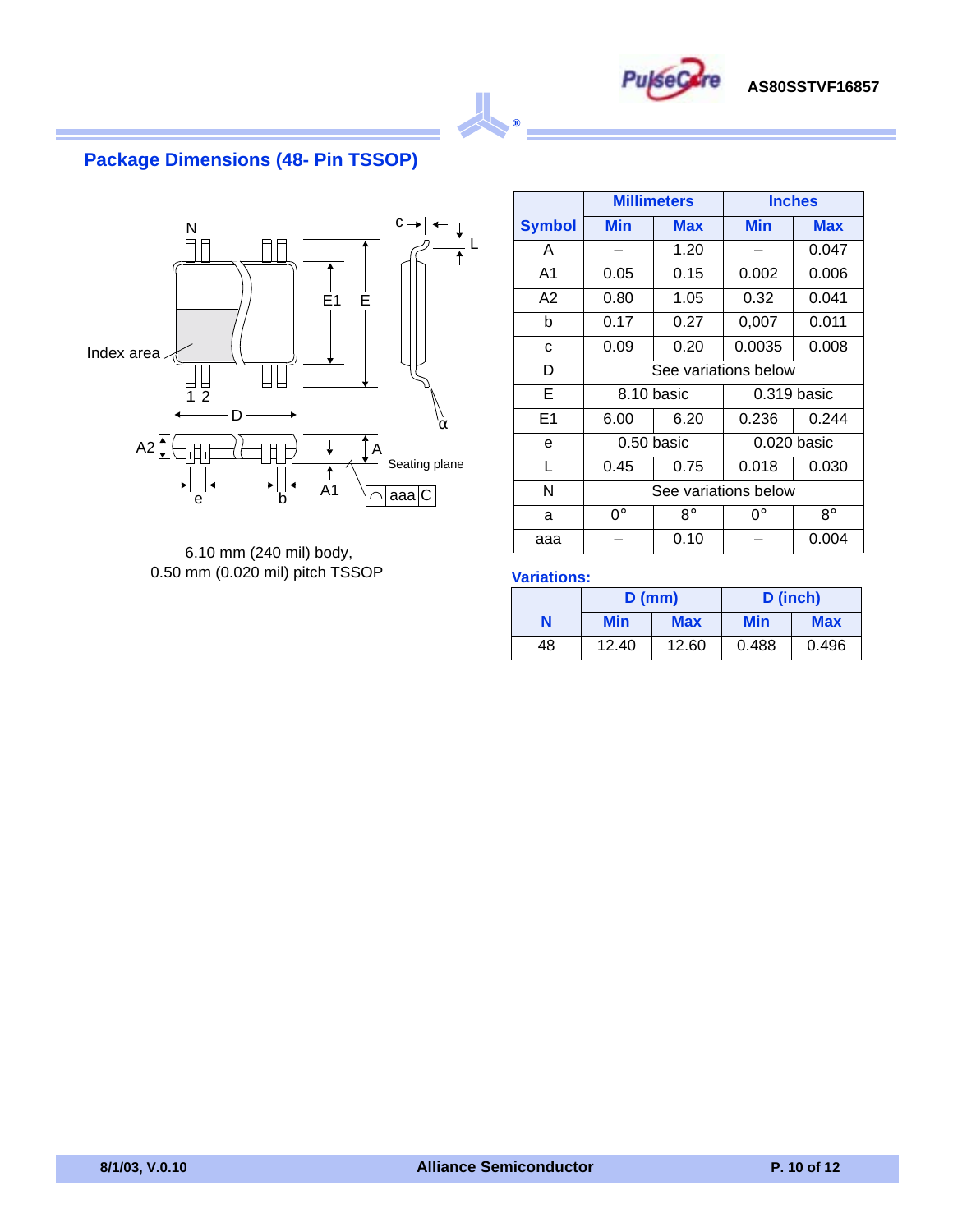

## **Package Dimensions (Alternate Size)**



4.40 mm (173 mil) body, 0.40 mm (16 mil) pitch TVSOP

|                |             | <b>Millimeters</b> | <b>Inches</b>        |               |  |
|----------------|-------------|--------------------|----------------------|---------------|--|
| <b>Symbol</b>  | Min         | Max                | Min                  | <b>Max</b>    |  |
| A              |             | 1.20               |                      | 0.047         |  |
| A <sub>1</sub> | 0.05        | 0.15               | 0.002                | 0.006         |  |
| A2             | 0.80        | 1.05               | 0.32                 | 0.041         |  |
| b              | 0.13        | 0.23               | 0,005                | 0.009         |  |
| C              | 0.09        | 0.20               | 0.0035               | 0.008         |  |
| D              |             |                    | See variations below |               |  |
| Е              |             | 6.40 basic         |                      | $0.252$ basic |  |
| E <sub>1</sub> | 4.30        | 4.50               | 0.169                | 0.177         |  |
| e              |             | 0.40 basic         |                      | $0.016$ basic |  |
| L              | 0.45        | 0.75               | 0.018                | 0.030         |  |
| N              |             |                    | See variations below |               |  |
| a              | $0^{\circ}$ | R۰                 | ∩°                   | $8^\circ$     |  |
| aaa            |             | 0.08               | 0.003                |               |  |

#### **Variations:**

 $^{\circ}$ 

|    | $D$ (mm) |            | D (inch) |            |
|----|----------|------------|----------|------------|
| N  | Min      | <b>Max</b> | Min      | <b>Max</b> |
| 48 | 9.60     | 9.80       | 0.378    | 0.386      |